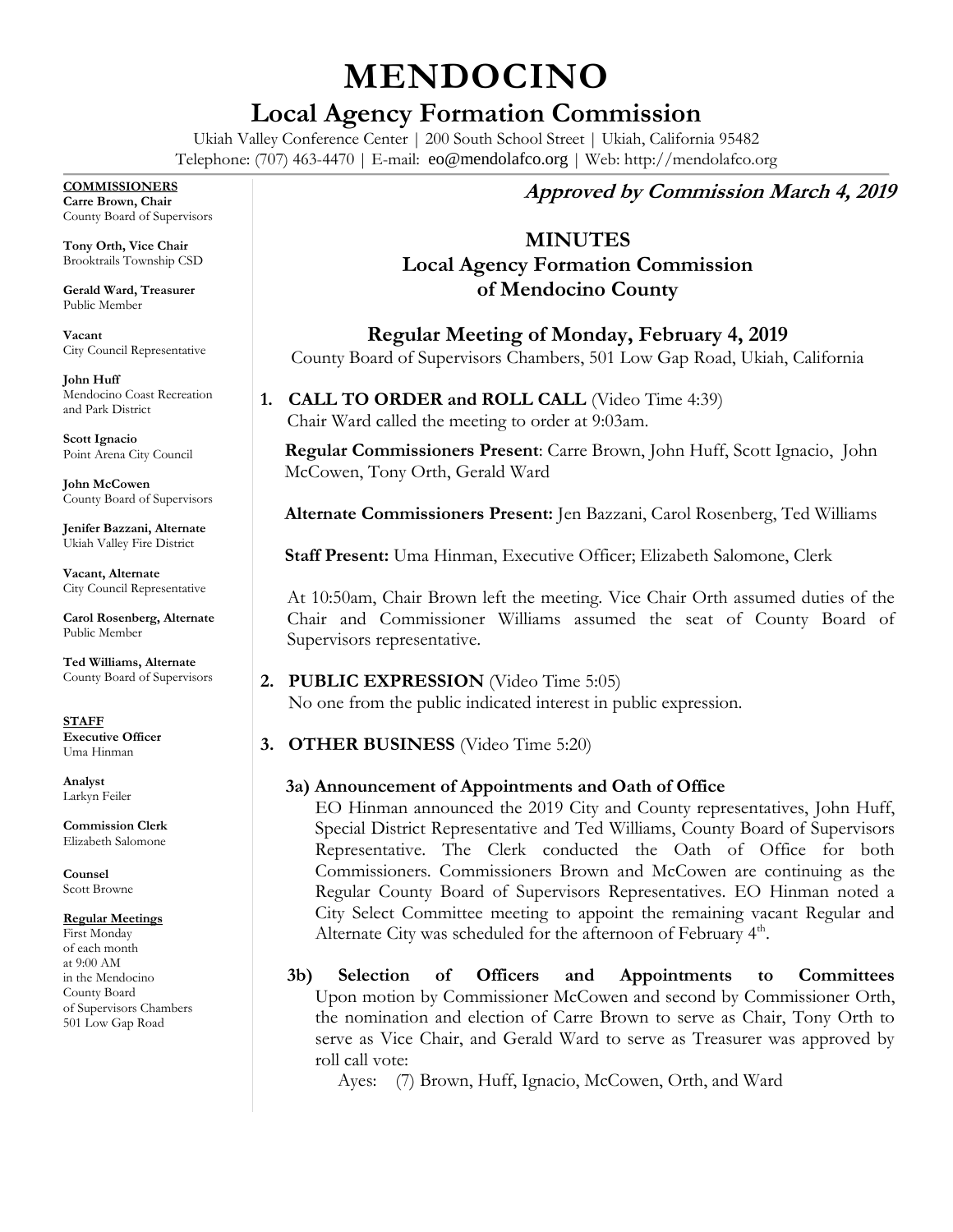Commission Brown immediately assumed office as Chair. EO Hinman noted policy dictates the Executive Committee is to be made up of the Chair, the Vice Chair and the Treasurer or a Commissioner appointed by the Chair. Chair Brown appointed Commissioner Ignacio to the Executive Committee as the third member, and Commissioners McCowen and Rosenberg to the Policies & Procedures Committee, postponing the third member until the March Regular Meeting when two new City Representatives are expected to take seat.

#### **4. CONSENT CALENDAR** (Video Time 17:00)

- **4a) Approval of the December 3, 2018 Regular Meeting Summary Minutes**
- **4b) Approval of the December 2018 Claims and Financial Report**
- **4c) Approval of the January 2019 Claims and Financial Report**

Chair Ward noted an edit was needed to the next meeting date from December 3<sup>rd</sup>, 2018 to January 7, 2019 to the minutes.

| December 2018 Claims Paid, Needing Ratification |    | 1415.84  |
|-------------------------------------------------|----|----------|
| Deluxe Checks                                   | \$ | 232.24   |
| CALAFCO Conference, Travel/Lodging              | \$ | 1155.59  |
| Ukiah Valley Conference Center                  | \$ | 28.01    |
| December 2018 Claims totaling                   | \$ | 8,592.90 |
| Hinman & Associates Consulting                  | \$ | 7,135.00 |
| P. Scott Browne                                 | \$ | 600.00   |
| Ukiah Valley Conference Center                  | \$ | 444.12   |
| Commissioner Reimbursement                      | \$ | 178.07   |
| Mendocino County, GIS & Televising              | \$ | 235.11   |
| <b>Deluxe Checks</b>                            | \$ | .06      |
| January 2019 Claims totaling                    | S  | 9,753.80 |
| Hinman & Associates Consulting                  | \$ | 8,560.50 |
| P. Scott Browne                                 | \$ | 600.00   |
| Ukiah Valley Conference Center                  | \$ | 455.00   |
| Mendocino County, GIS & Televising              | \$ | 138.30   |

Upon motion by Commissioner Ignacio and second by Commissioner Ward, Consent Calendar items 4a) Approval of the December 3, 2018 Regular Meeting Summary Minutes with noted edit, 4b) Approval of the December 2018 Claims and Financial Report, and 4c) Approval of the January 2019 Claims and Financial report were approved by roll call vote:

Ayes: (7) Brown, Huff, Ignacio, McCowen, Orth, and Ward

#### **5. PUBLIC HEARING ITEMS** (Video 18:40)

None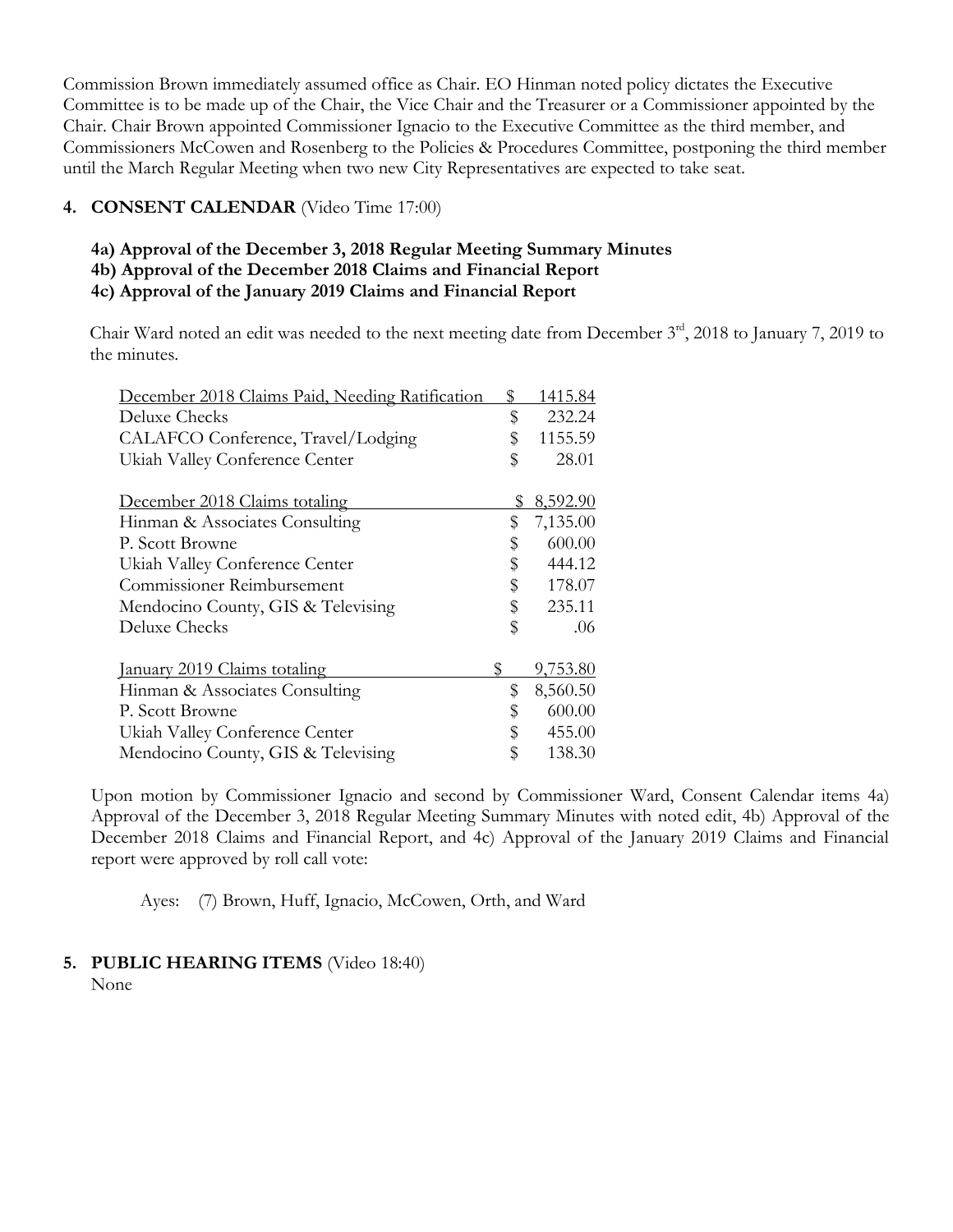#### **6. WORKSHOP ITEMS**

### **6a) Fort Bragg Rural Fire Protection District MSR/SOI Update** (Video time 18:45)

EO Hinman introduced the Draft Municipal Service Review (MSR) and Sphere of Influence (SOI) Update for the Fort Bragg Rural Fire Protection District, noting the District had reviewed both an administrative draft and the Workshop Draft and had no comments or questions to present for the Workshop. Comments and questions were offered by Commissioners Brown, Orth, Ward, Huff, Ignacio, Williams, McCowen, and Rosenberg. The following points were noted for staff to address:

- On Page 2-6, Table 2.4 shows staffing levels with one Fire Chief and two Battalion Chiefs, whereas on Page 2-7, Figure 2-1 also shows three Assistant Chiefs. Verify the accuracy of the organizational chart.
- <sup>o</sup> On pages 2-2 and 2-4, reference the governing body in a general manner instead of specifically naming the elected/appointed officials for the specific local agency so this information does not need to be updated in each MSR document.
- <sup>o</sup> On page 2-4, under Section 2.2.3 Volunteer Organization, confirm the accuracy of the formation date of October 1891 for the Fort Bragg Volunteer Fire Department.
- Provide current financial statements and balance sheet.
- <sup>o</sup> On page 2-6, Table 2.4 shows the Fire Authority staffing includes a paramedic which suggests that they are an ALS first responder, but they are a BLS first responder. A paramedic in a non-ALS fire department can only function to the level of an EMT. Please clarify with the District.
- Request for future: review Fire Authority including Fort Bragg Rural Fire Protection District and the City of Fort Bragg to capture all finances of Fire Authority in one document. EO response: The Fire Authority is a Joint Powers of Authority (JPA) and LAFCo does not have direct oversight into JPAs.
- CAL FIRE is listed as the primary provider and the District is listed as the secondary provider for wildland fire service under Sections 2.1.3 Services, 3.1.1 Service Overview, 3.1.1.3 Adjacent Providers, and 4.1.5.2 Need for Facilities and Services. Given that CAL FIRE provides coverage seasonally, sometimes Fort Bragg Rural FPD is the only resource available for those fires, which should be captured in the document and some chronology of how many State Responsibility incidents the Fort Bragg Fire Authority was the first to respond.
- <sup>o</sup> Provide an explanation of the prior period adjustment in Fiscal Year 2014-15 of \$1,349,908.
- <sup>o</sup> Clarify the relationship between the Fire Authority, District, City, and Volunteer Fire Department. Clarify if the local agency boundaries overlap, and if so clarify dispatch protocol and Incident Command for overlap areas.
- <sup>o</sup> Revise the map to show the city limits in solid red instead of white or gray with a yellow border.
- Provide details for financial contributions from the Fire Association to the Fire District.
- <sup>o</sup> Capture the insurability of property within the Fire District. Staff was asked to explore the responsibility of LAFCo to review and provide determinations on the insurability of properties. It was also noted that LAFCo could explore providing legislature awareness on property insurability issues in the County.

The Commission directed staff to notice the Fort Bragg Rural Fire Protection District MSR/SOI Update for public hearing on March 4, 2019, or as soon as possible, for consideration of approval.

## **7. MATTERS FOR DISCUSSION & POSSIBLE ACTION**

#### **7a) Mid-Year Budget and Work Plan Review FY 2018-19**

Chair Brown noted the Executive Committee reviewed the proposed mid-year budget and work plan status for Fiscal Year 2018-19. EO Hinman presented the report. Comments and questions were offered by Commissioners Ward, Rosenberg, McCowen, Orth, Ignacio, and Brown. The following points were noted: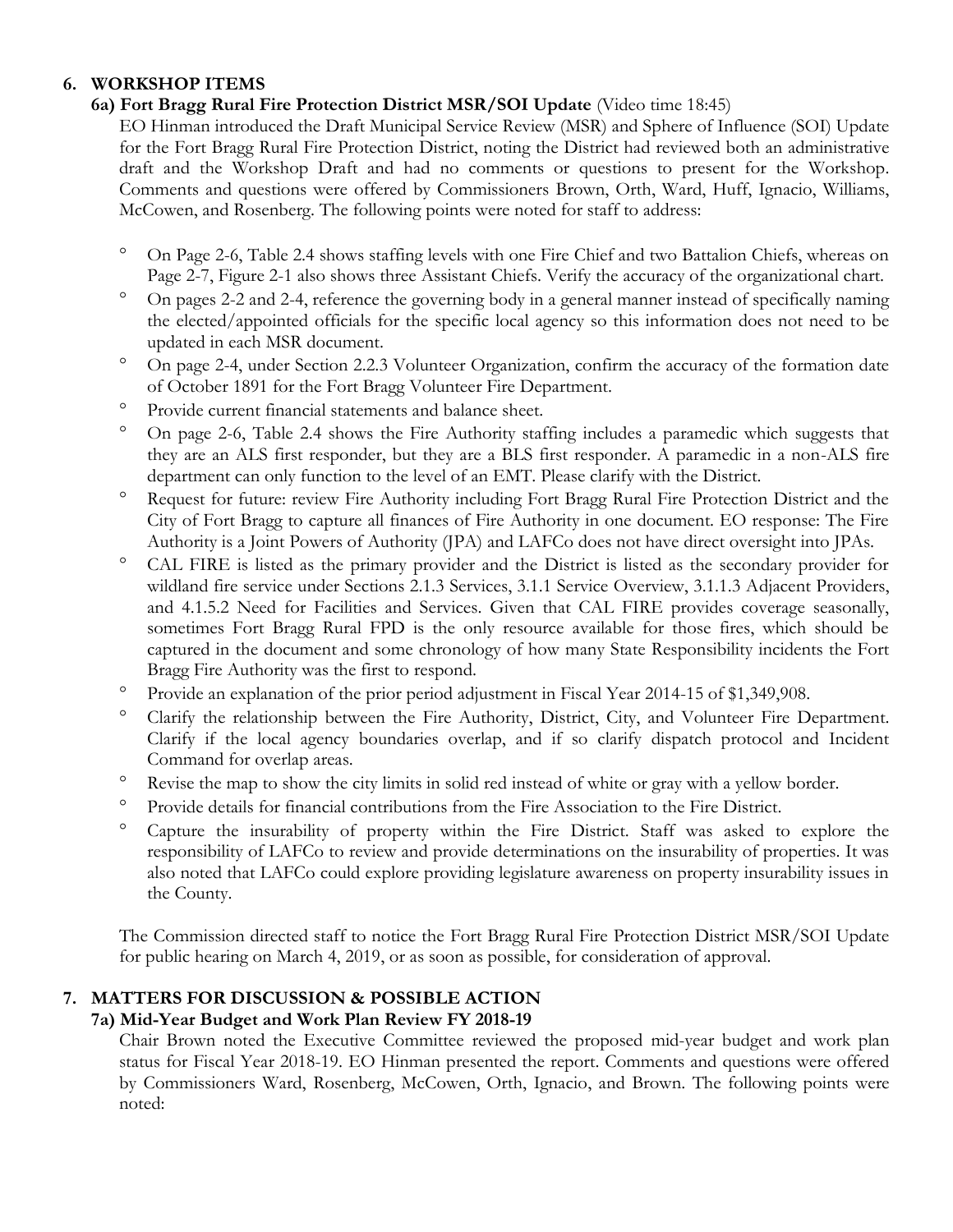- <sup>o</sup> The impact of mandated and unfunded requirements from the State was acknowledged.
- <sup>o</sup> Direction to staff to develop a policy and/or fee schedule line item to allow for cost recovery on inquiries that take significant amounts of staff time.
- <sup>o</sup> Staff noted that the increase in the estimated budget for Willits from \$12,000 to \$16,000 was due to preparing a focused MSR update to support the SOI update.
- <sup>o</sup> Timely completion of reports within budget was discussed. The impact of District/City delays in response to the Commission's inquiries was discussed.

The following direction to staff for discussion regarding the preliminary fiscal year 2019-20 budget review:

- Directed staff to provide CALAFCO's budget survey to the Commission as information, noting the overall budget of Mendocino LAFCo is comparatively lean; however it also noted that the contributing Special Districts, Cities, and County are also operating on lean budgets.
- <sup>o</sup> Commissioner request to review the current fiscal policy amounts for legal and operational reserves.

#### **NOTE: Item 7c) was heard out of order to accommodate public attendance.**

#### **7b) Preliminary Fiscal Year 2019-20 Budget Review** (Video 1:29.40)

EO Hinman presented the preliminary budget estimates and work plan priorities for Commission feedback to staff for development of the Draft Budget and Work Plan. Comments and questions were offered by Commissioners McCowen, Brown, Williams, Orth, Rosenberg, Ward, and Ignacio.

The following points were made:

- Staff noted that CEQA costs were not included in any Work Plan cost estimates, which would likely be triggered by any non-coterminous sphere updates. Further, in order to be considered for annexation, properties must be within an agency's sphere.
- Staff noted that the \$50,000 Legal reserve amount was recommended by Legal Counsel.
- <sup>o</sup> Staff confirmed that indemnity clauses are required to be signed for all applications, deposits, etc.
- Alternatives were discussed for obtaining requested information from special districts and cities during the preparation of municipal services reviews and sphere updates.

#### **Chair Brown called a short break from 10:17 to 10:25 am.** (Video 1:21:27-1:29.40)

#### **7c) County Service Area 3 Status Determination** (Video 59:00)

EO Hinman presented the State Controller's Office (SCO) notification to Mendocino LAFCo that County Service Area (CSA) 3 was identified as an inactive district in accordance with SB 448, noting the requirement for Commission action within 90 days of receiving the SCO's notice. Staff recommendation is to delay Commission determination on the status of CSA 3 to allow the Board of Supervisors' to discuss the matter during its February 5, 2019 meeting, and to direct staff to schedule the CSA determination and possible resolution initiating dissolution proceedings to the March 4, 2019 Commission meeting. Comments and questions were offered by Commissioners Brown, Ward, Williams, Orth, McCowen, Huff, Ignacio, and Rosenberg. EO Hinman reviewed the determinations that led to the State's identification of CSA 3 as an inactive district. The Commission discussed and then directed staff to consult with Legal Counsel regarding options for this LAFCo to make a determination supporting the CSA 3 continue with an active status.

Carmel Angelo, Mendocino County CEO, provided an update the Commission and noted written legal opinion from County Counsel is expected soon. CEO Angelo asked the Commission to support Staff recommendation to delay determination on the District's status.